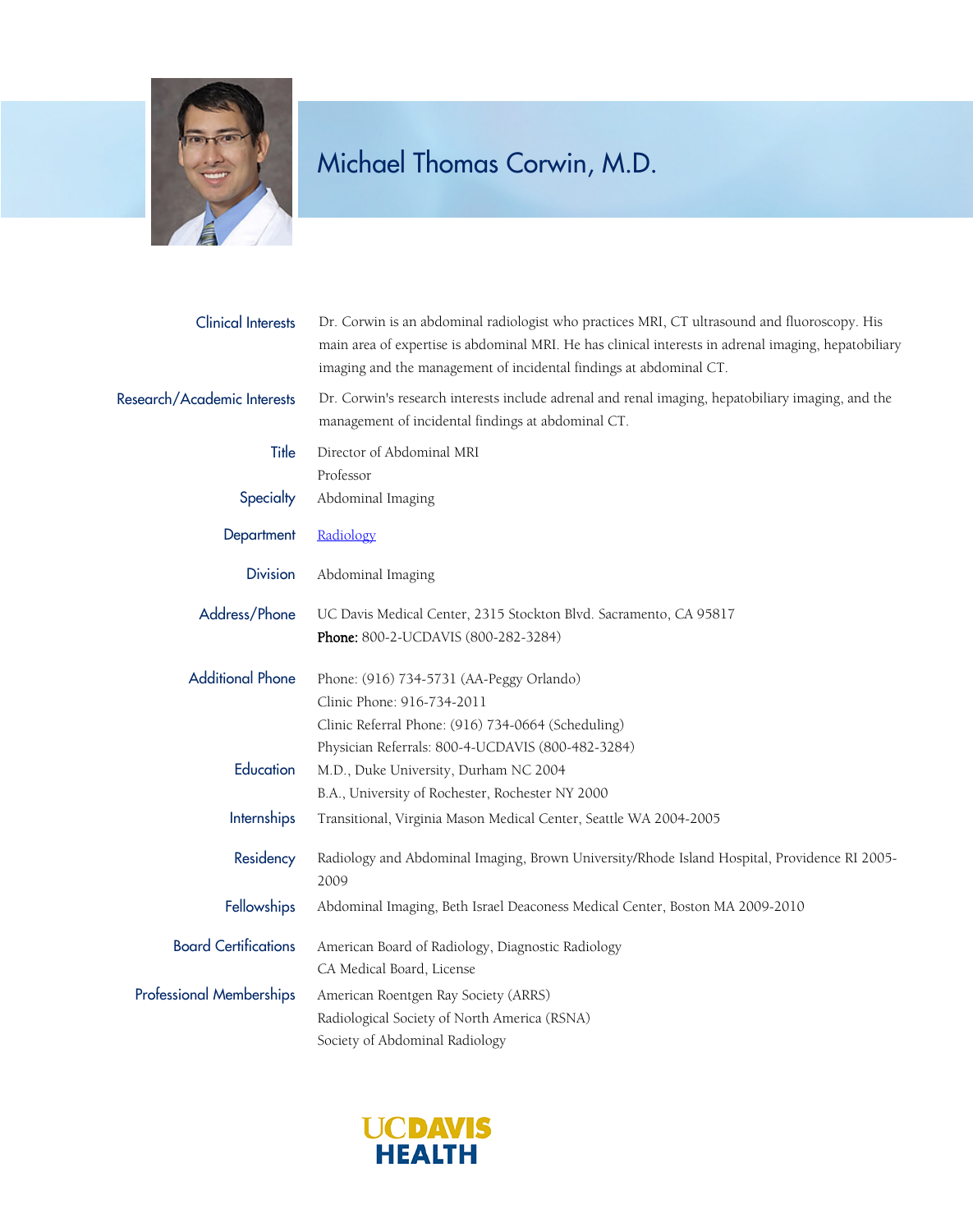

## Michael Thomas Corwin, M.D.

Honors and Awards Roscoe E. Miller Best GI Paper Presentation Award. Differences in Liver Imaging and Reporting Data System Categorization between MRI and CT. Society of Abdominal Radiology Annual Meeting., 2015 Rush Rees Academic Scholarship, University of Rochester, 1996, 1997, 1998, 1999, 2000 Phi Beta Kappa, Inducted Junior Year, University of Rochester, 1999 Select Recent Publications [Click to view a detailed list of Dr. Corwin's publications.](https://www.ncbi.nlm.nih.gov/pubmed/?term=corwin+mt)

> Corwin MT, Mitchell AS, Wilson M, Campbell MJ, Fananapazir G, Loehfelm TW. Accuracy of focal cystic appearance within adrenal nodules on contrast-enhanced CT to distinguish pheochromocytoma and malignant adrenal tumors from adenomas. Abdom Radiol (NY). 2021 Jan 8. doi:10.1007/s00261-020-02925-5. Epub ahead of print. PMID:33415383.

> Itani M, Kipper B, Corwin MT, Burgan CM, Fetzer DT, Shenoy-Bhangle AS, Althubaity A, Loehfelm TW, Middleton WD, Fananapazir G. Right-sided scrotal varicocele and its association with malignancy: a multi-institutional study. Abdom Radiol (NY). 2020 Nov 5. doi:10.1007/s00261- 020-02840-9. Epub ahead of print. PMID:33151361.

Sarkar S, Matsukuma KE, Spencer B, Chen S, Olson KA, Badawi RD, Corwin MT, Wang G. Dynamic Positron Emission Tomography/Computed Tomography Imaging Correlate of Nonalcoholic Steatohepatitis. Clin Gastroenterol Hepatol. 2020 Oct 17:S1542-3565(20)31442-7. doi:10.1016/j.cgh.2020.10.029. Epub ahead of print. PMID:33075553.

Corwin MT, Arora A, Loehfelm TW, Fananapazir G, Campbell MJ. Adherence to guidelines for hormonal evaluation in patients with incidentally detected adrenal nodules: effects of radiology report wording and standardized reporting. Abdom Radiol (NY). 2020 Sep;45(9):2910-2915. doi: 10.1007/s00261-020-02517-3. PMID:32270262.

Corwin MT, Remer EM. Adrenal Washout CT-Point: Not useful for characterizing incidentally discovered adrenal nodules. AJR Am J Roentgenol. 2020 Sep 9. doi:10.2214/AJR.20.24417. Epub